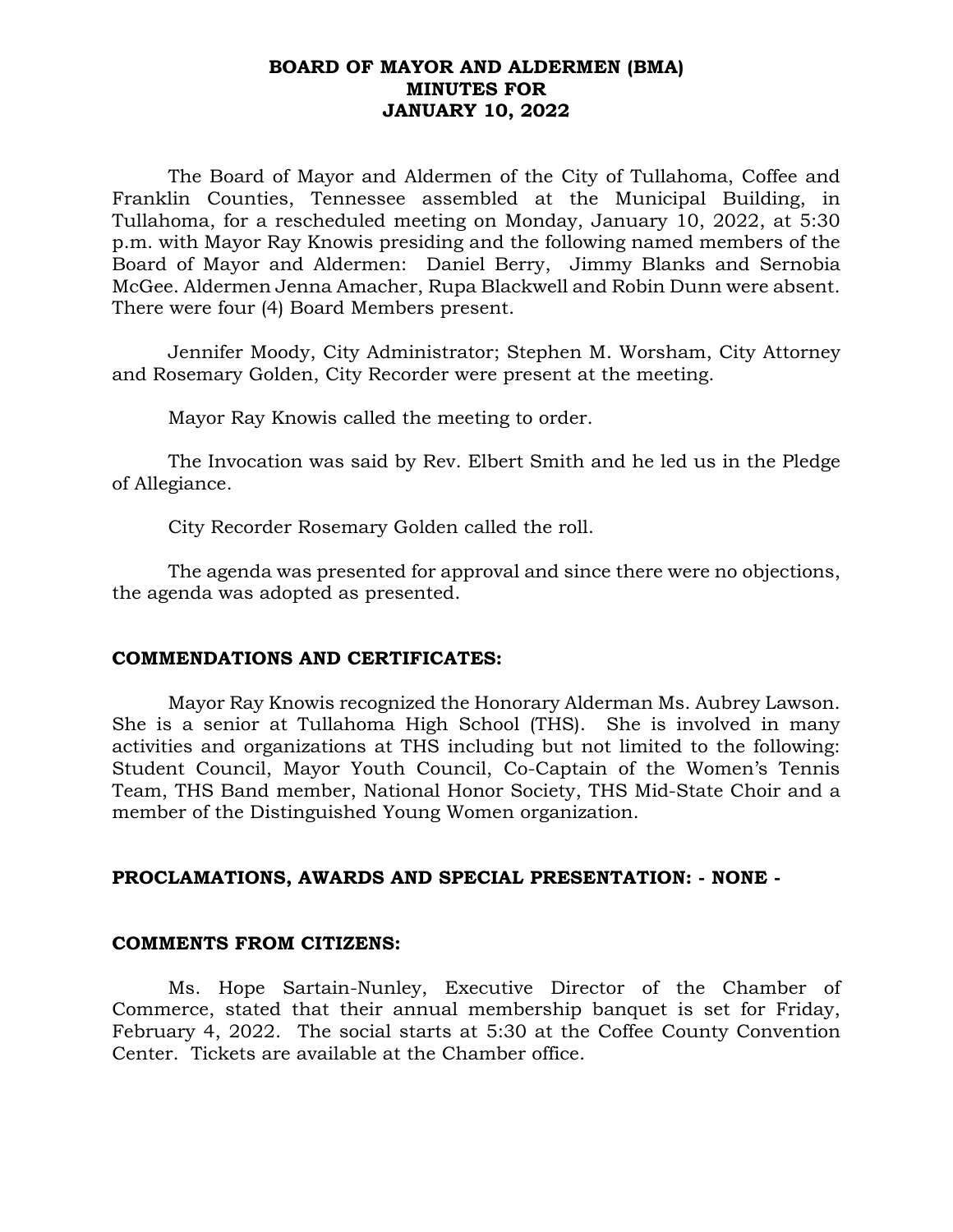#### **REPORTS FROM THE MEMBERS OF THE BOARD OF MAYOR AND ALDERMEN**

**ALDERMAN AMACHER -** Ms. Amacher was absent.

**ALDERMAN MCGEE** - Ms. McGee said both the Coffee County Industrial Development Board and the Tullahoma Housing Authority board will not meet until the third week of this month. Ms. McGee said she was proud of Tullahoma for "rallying around" Ms. Tabitha Vines and supporting her during the loss of her home due to a recent fire. She said the local "Wreaths Across America" program was a success.

**ALDERMAN BERRY** - Mr. Berry stated he was unable to attend the most recent Tullahoma Area Economic Development Corporation meeting and the most recent Planning Commission meeting. He stated the Tullahoma Sports Council will be meeting this Tuesday. They are still planning their "Hall of Fame Banquet" which is scheduled for Saturday, February 12, 2022. There are a limited number of tickets still available.

**ALDERMAN BLACKWELL -** Ms. Blackwell was absent.

**ALDERMAN DUNN -** Ms. Dunn was absent.

**MAYOR PRO TEM BLANKS -** Dr. Blanks stated he had attended both a Tullahoma Utility Authority meeting and a Duck River Utility Commission meeting. He said, "Shop Tullahoma".

**MAYOR RAY KNOWIS -** Mr. Knowis stated he had attended a closing for the School Bond refinancing; a Tennessee Municipal League zoom meeting; the local Wreaths Across America ceremony and a Tullahoma Chamber of Commerce event. He said there is a Legislative Breakfast scheduled for this Friday at the Lakewood Country Club.

**CITY ATTORNEY -** Mr. Stephen M. Worsham did not report.

**CITY ADMINISTRATOR –** Ms. Jennifer Moody did not report.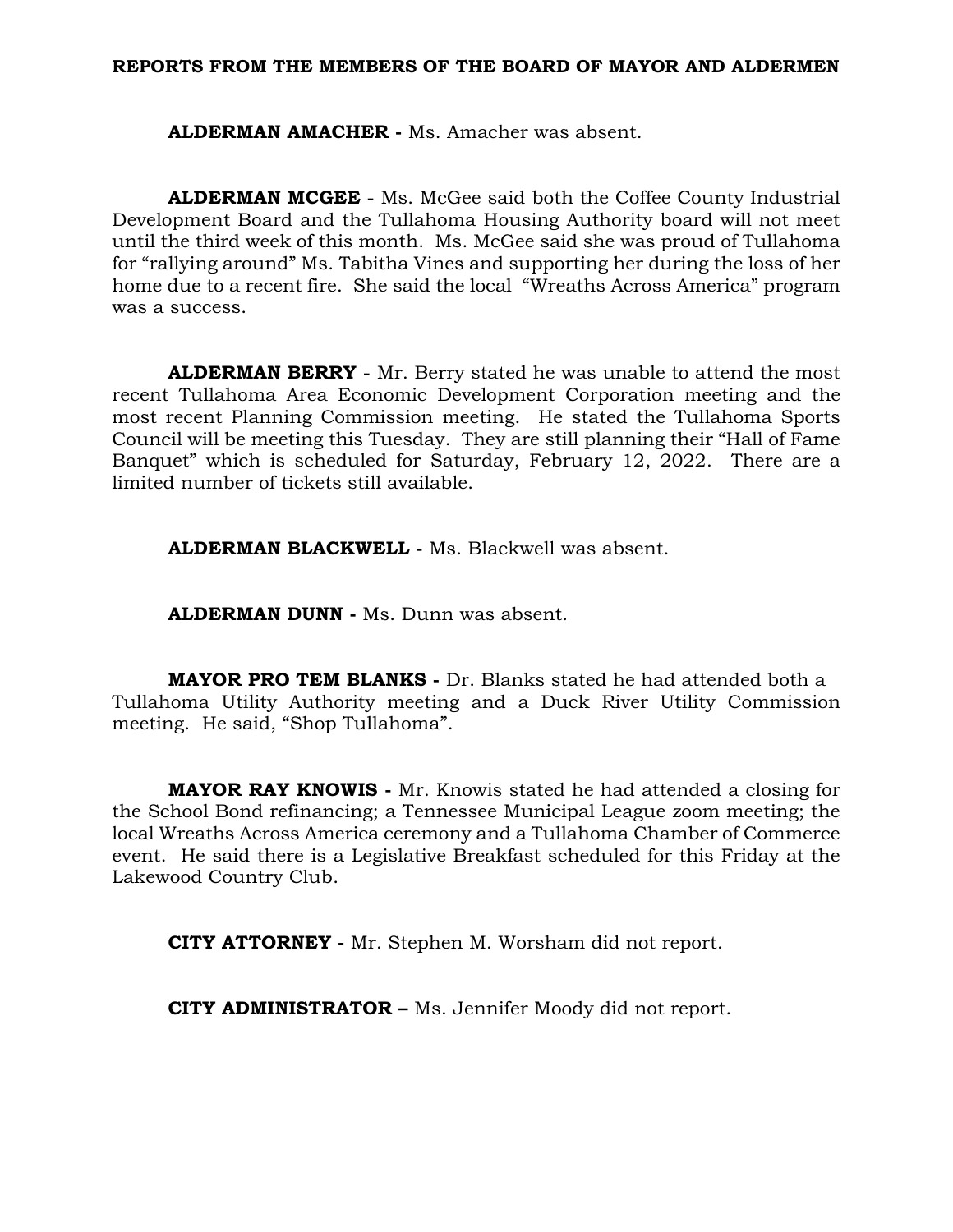#### **CONSENT AGENDA:**

**ITEM NO. 22-01– MINUTES OF THE DECEMBER 13, 2021, REGULAR MEETING.**

**ITEM NO. 22-02– ACKNOWLEDGE ACCEPTANCE OF A DONATION, IN THE AMOUNT OF \$26,666.67, FROM THE ESTATE OF PATRICIA LEE TO BENEFIT THE TULLAHOMA ANIMAL SHELTER.**

**ITEM NO. 22-03– SET A MUNICIPAL ELECTION DATE ON AUGUST 4, 2022, THE FIRST THURSDAY IN AUGUST, AND AUTHORIZE STAFF TO NOTIFY THE COFFEE COUNTY ELECTION COMMISSION OFFICE.**

# **ITEM NO. 22-04– APPROVE THE TPD AND TFD PARTICIPATION IN A 2022 CALENDAR PROGRAM WITH CAYWOOD PUBLICATIONS.**

Mayor Knowis read the captions for the items on the Consent Agenda.

A motion was made by Alderman Blanks and seconded by Alderman McGee to approve the items listed above on the consent agenda.

On roll call all members present voted aye and it was so ordered.

## **UNFINISHED BUSINESS:**

**ORDINANCE NO. 1569 - AN ORDINANCE TO AMEND THE CODE OF ORDINANCES OF THE CITY OF TULLAHOMA, TENNESSEE BY AMENDING CHAPTER 6 (FIREWORKS) OF TITLE 7 (FIRE PROTECTION AND FIREWORKS) TO EXPAND THE TIME PERIOD FOR PERMITTED SALE AND USE OF FIREWORKS TO INCLUDE CELEBRATION OF A NEW FEDERAL HOLIDAY KNOWN AS JUNE 19TH OR JUNETEENTH,** for passage on second and final reading.

Mayor Knowis read the caption for Ordinance No. 1569 and he stated the background information can be found starting on page 17 of tonight's agenda.

A motion was made by Alderman Berry and it was seconded by Alderman Blanks to approve Ordinance No. 1569 on the second and final reading.

A discussion ensued.

Alderman Berry then made a motion to postpone this item until the next regular scheduled meeting. The motion failed for a lack of a second.